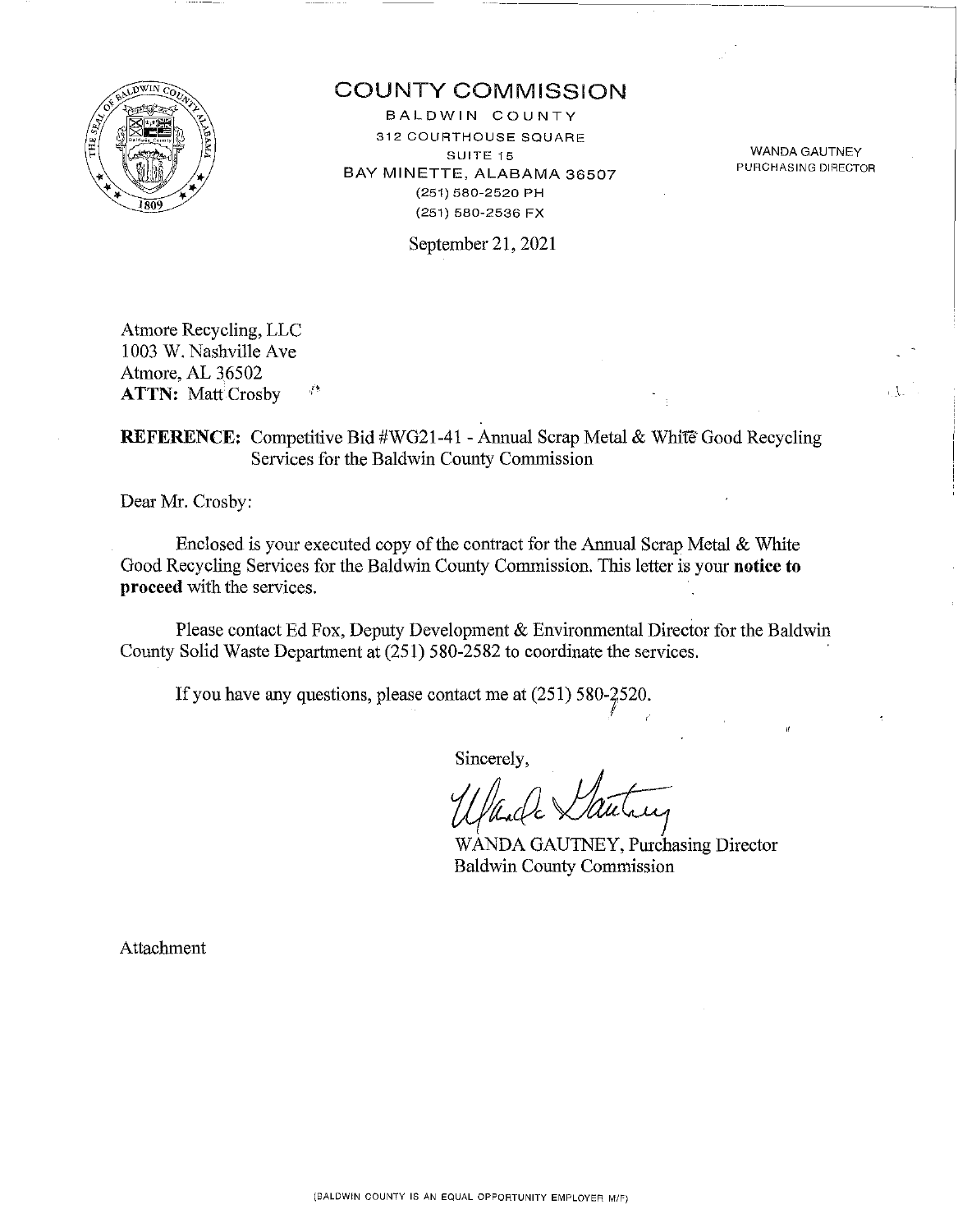State of Alabama (b)

 $\sqrt{1+\beta}$  ,  $\beta$ 

-------- ----- -----------------------

County of Baldwin )

## **CONTRACT FOR SALE/PURCHASE OF GOODS**

This Contract for Sale/Purchase of Goods is made and entered into by and between the County of Baldwin (hereinafter called "COUNTY"), acting by and through its governing body, the Baldwin County Commission, and **Atmore Recycling, LLC,** (hereinafter referred to as "BUYER").

#### **WITNESSETH:**

<sup>1</sup>**Whereas,** at its regular meeting on Tuesday, July 6, 2021, the COUNTY authorized staff to solicit bids for the Annual Scrap Metal and White Good Recycling Services; and

**Whereas,** BUYER presented the highest bid price for the sale/purchase of Scrap Metal and White goods from the County. Therefore, COUNTY wishes to retain BUYER, to provide those services hereinafter set out under the following terms and conditions.

**NOW, THEREFORE,** in consideration of the premises and the mutual covenants herein contained, the sufficiency of which being hereby acknowledged, BuYER and COUNTY do hereby agree as follows:

I. Definitions The following terms shall have the following meanings:

| A. COUNTY: | Baldwin County, Alabama                  |
|------------|------------------------------------------|
|            | B. COMMISSION: Baldwin County Commission |

C. BUYER: Atmore Recycling, LLC

**II.** Obligations Generally. This document shall serve as the binding contract for the Buyer's purchase of goods from the County. All purchase transactions shall be commenced and completed in a timely manner as, and at the times, herein set out.

**III.** Recitals Included. The above recitals and statements are incorporated as part of this Contract and shall have the effect and enforceability as all other provisions herein.

**IV.** Professional Qualifications. For the purpose of this Contract, the BUYER represents and warrants to the COUNTY that it possesses both the necessary equipment, resources and the professional, technical, and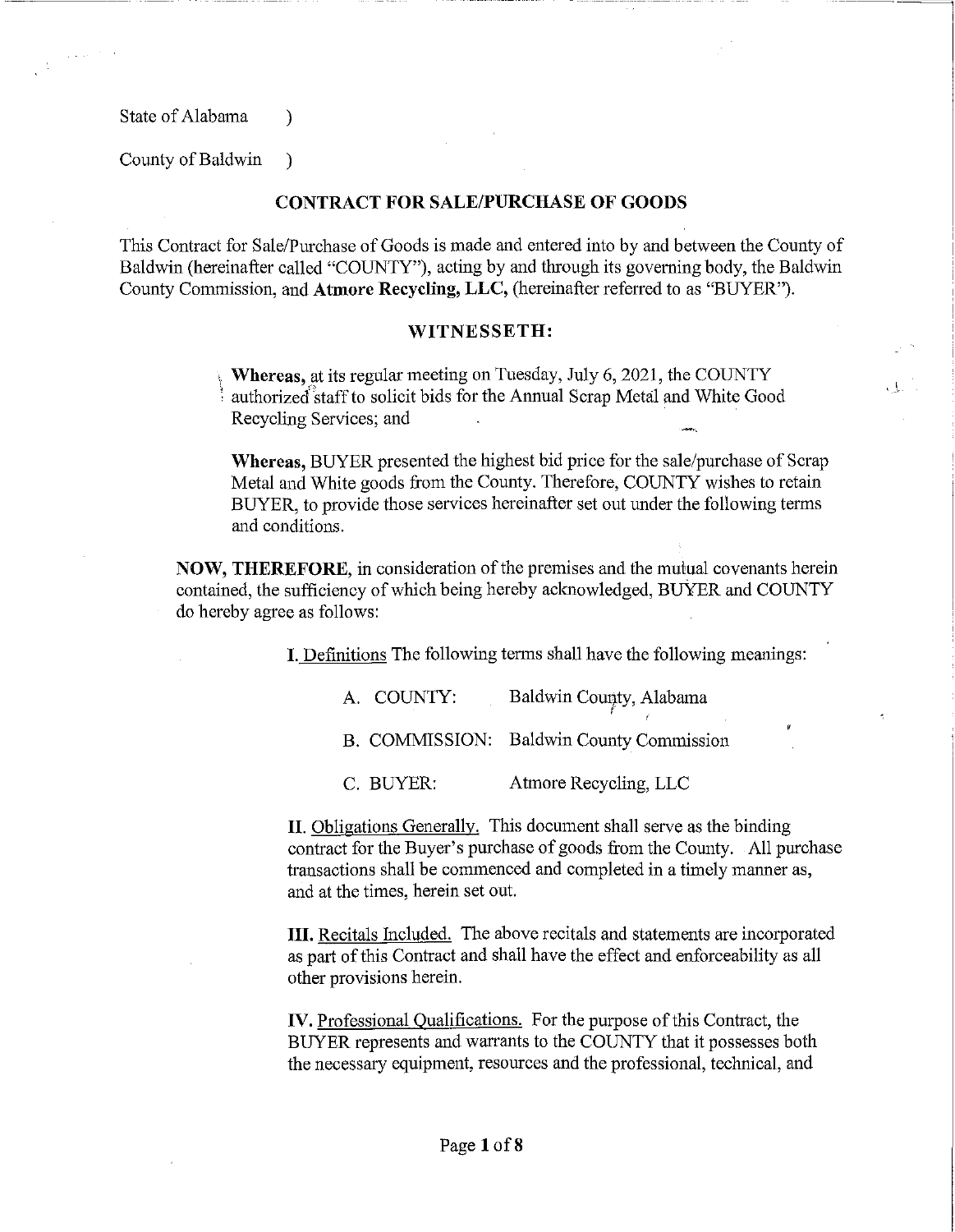administrative personnel with the specific experience and training necessary to provide the professional services required herein. V. No Prohibited Exclusive Franchise. The COUNTY neither perceives nor intends, by this Contract, a granting of an exclusive franchise or violation of Art. I, Section 22 of the Alabama Constitution.

---------

VI. Representation/Warranty of Certifications, Etc. BUYER represents and warrants that BUYER is presently certified, licensed and otherwise permitted under all necessary and applicable laws and regulations to perfonn the services herein, and that BUYER shall renew, maintain, and otherwise ensure that all such certifications, licenses, and permits are current and valid, without interruption, for and through completion of the services. The representation and warranty aforesaid is a material inducement to the COUNTY in entering this Contract, and the parties agree that the breach thereof shall be deemed material at the County's option.

'\,\_\_

**VII.** Legal Compliance. BUYER shall at all times comply with all applicable Federal, State, local and municipal laws and regulations whether or not said law or regulation is mentioned herein.

**VIII.** Independent Contractor. BUYER acknowledges that it is an independent contractor, and BUYER shall at all times remain as such in performing the services under this Contract. BUYER is not an employee, servant, partner, or agent of the COUNTY and has no authority, whether express or implied, to contract for or bind the COUNTY in any manner. The parties agree that BUYER shall be solely responsible for and shall have full and unqualified control over developing and implementing its own means and methods, as it deems necessary and appropriate in  $\mu$ providing the aforementioned services, and that the COUNTY' s interests herein are expressly limited to the results of said services. BUYER is not entitled to unemployment insurance benefits, and BUYER is responsible for and obligated to pay any and all federal and state income tax on any monies paid pursuant to this Contract.

**IX.** No Agency Created. It is neither the express nor the implied intent of BUYER or COUNTY to create an agency relationship pursuant to this Agreement. Therefore, the BUYER does not in any manner act on behalf of COUNTY, and the creation of such a relationship is prohibited and void.

X. Unenforceable Provisions. If any one or more of the provisions contained herein shall, for any reason, be held to be invalid, illegal or unenforceable in any respect, then such provision or provisions shall be deemed severable from the remaining provisions hereof, and such invalidity, illegality or unenforceability shall not affect any other provision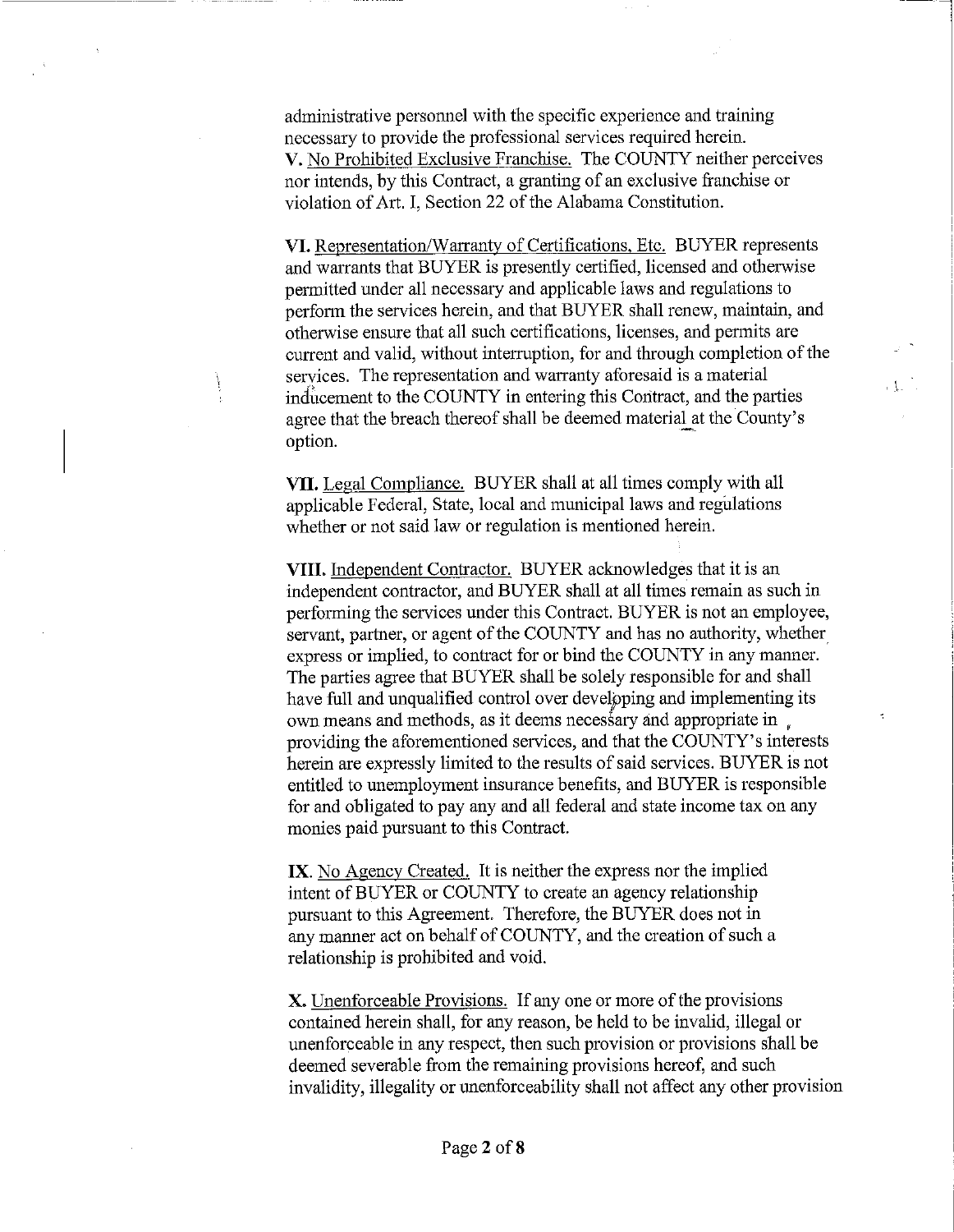hereof. This Contract shall be construed as if such invalid, illegal or unenforceable provision had never been contained herein. XI. Entire Agreement. This Contract represents the entire and integrated agreement between COUNTY and BUYER and supersedes all prior negotiations, representations, or agreements, either written or oral. This Contract may be amended only by written instrument signed by all parties.

**XII.** Failure to Strictly Enforce Performance. The failure of the COUNTY to insist upon the strict perfonnance of any of the terms, covenants, agreements and conditions of this Contract shall not constitute, and shall never be asserted by BUYER as constituting, a default or be construed as a waiver or relinquishment of the right of the COUNTY to thereafter enforce any such term, covenant, agreement, or condition, but the same shall continue in full force and.effect.

**XIII.** Assignment. This Contract or any interest herein shall not be assigned transferred or otherwise encumbered by BUYER without the prior written consent of the COUNTY, which may be withheld or granted in the sole discretion of the COUNTY.

**XIV.** Ownership of Documents/Work. The COUNTY shall be the owner of all copyright or other intellectual property rights in reports, documents and deliverables produced and paid for under this Contract, and to the extent permitted by Alabama law, any such material may be reproduced and reused at the discretion of the COUNTY without payment of further consideration. BUYER shall not transfer, disclose, or otherwise use such information for any purpose other than in performance of the services hereunder, without the CODNTY's prior written consent, which may be withheld or granted in the sole discretion of the COUNTY.

XV. Notice. Notice required herein shall be in writing, unless otherwise allowed, and said notice shall be deemed effective when received at the following addresses:

| <b>BUYER:</b> | Atmore Recycling, LLC<br>1003 W. Nashville Avenue<br>Atmore, AL 36502<br><b>ATTN: Matt Crosby</b>              |
|---------------|----------------------------------------------------------------------------------------------------------------|
| COUNTY.       | <b>Baldwin County Commission</b><br>c/o Chairman<br>312 Courthouse Square<br>Suite 12<br>Bay Minette, AL 36507 |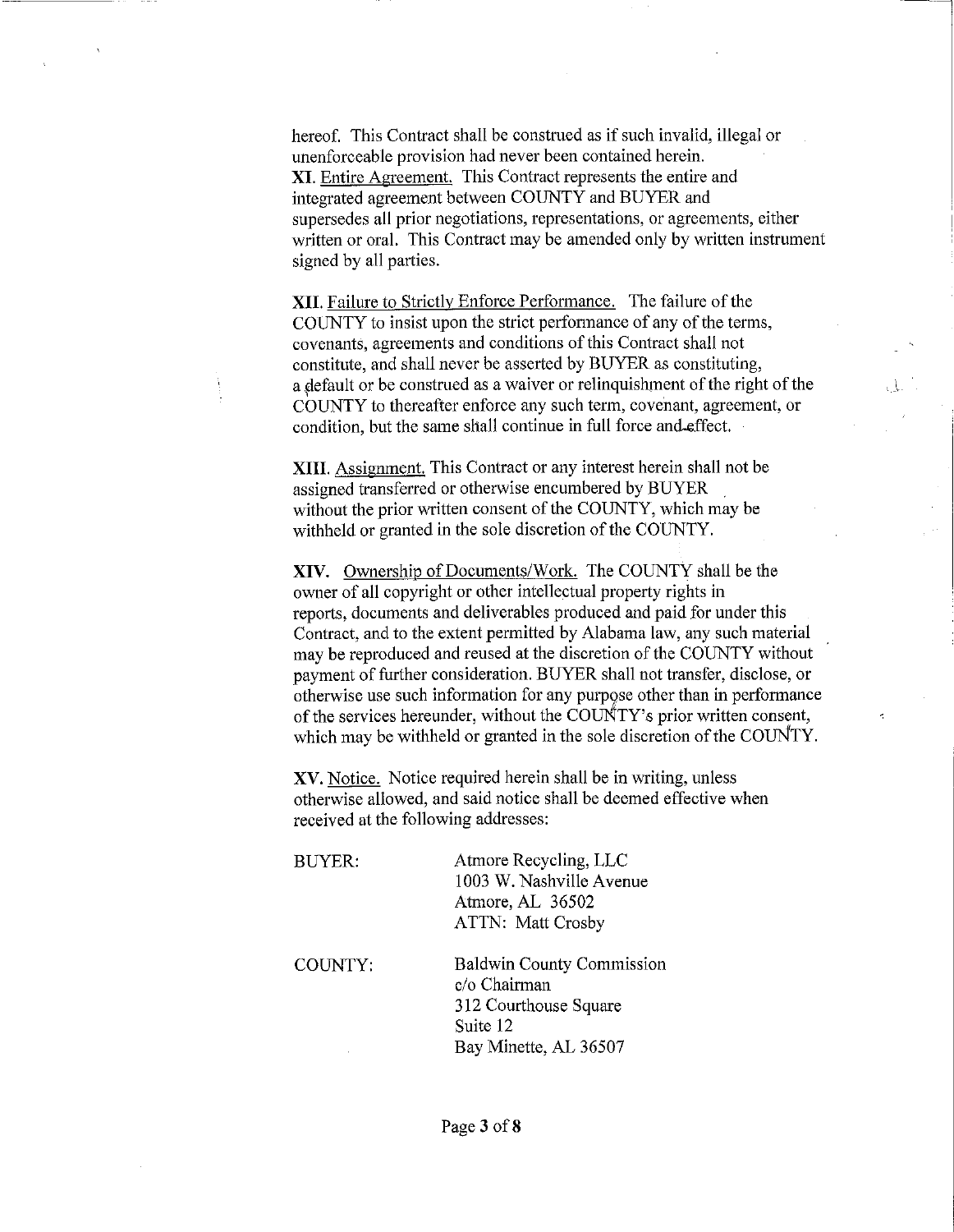**XVI.** Services to be Rendered. BUYER is retained by the COUNTY as a professionally qualified **contractor.** The general scope of work for the services shall include all the terms and Conditions of **"Competitive Bid #WG21-4l,"** the same being expressly incorporated herein by reference, and without limitation will encompass:

**"All provision and conditions and/or specifications listed/stated in Competitive Bid #WG21-41 named, Annual Scrap Metal and White Good Recycling Services for the Baldwin County Commission."** 

**A.** BUYER will provide ongoing communications with COUNTY regarding this service, including updates, emails and etc., as requested. Additionally, BUYER will meet with COUNTY as needed or requested.

гŲ.

**B.** BUYER is responsible for the professional quality, technical accuracy, timely completion and coordination of all services furnished by or in relation to this Contract. Notwithstanding this requirement, BUYER shall closely coordinate the subject services with the COUNTY and designated personnel.

**C.** BUYER represents and warrants that its services shall be perfonned within the limits and standards provided by the COUNTY, in a manner consistent with the level of care and skill ordinarily exercised by similar providers under similar circumstances at the time the services are performed.

### **XVII.** General Responsibilities of the COUNTY.

 $\mathcal{F}^{\mathbf{p}}_{\mathbf{C}}$ 

A. The COUNTY shall provide reasonable notice to BUYER whenever the COUNTY actually observes or otherwise actually becomes aware of any development that affects the scope or time of BUYER's services hereunder or any defect or nonconformance in the work of BUYER.

 $I = I$ 

**B.** The COUNTY **shall not** be responsible to pay BUYER for services rendered herein.

**XVIII.** Termination of Services. The COUNTY or BUYER may terminate this Contract, with or without cause or reason, by giving thirty (30) days written notice of such to the other party. Upon receipt of such notices, BUYER shall discontinue its work to the extent specified in the notice.

In the event of termination, the BUYER shall pay COUNTY for any scrap metal or white goods collected from COUNTY pursuant to this Contract prior to the date of termination.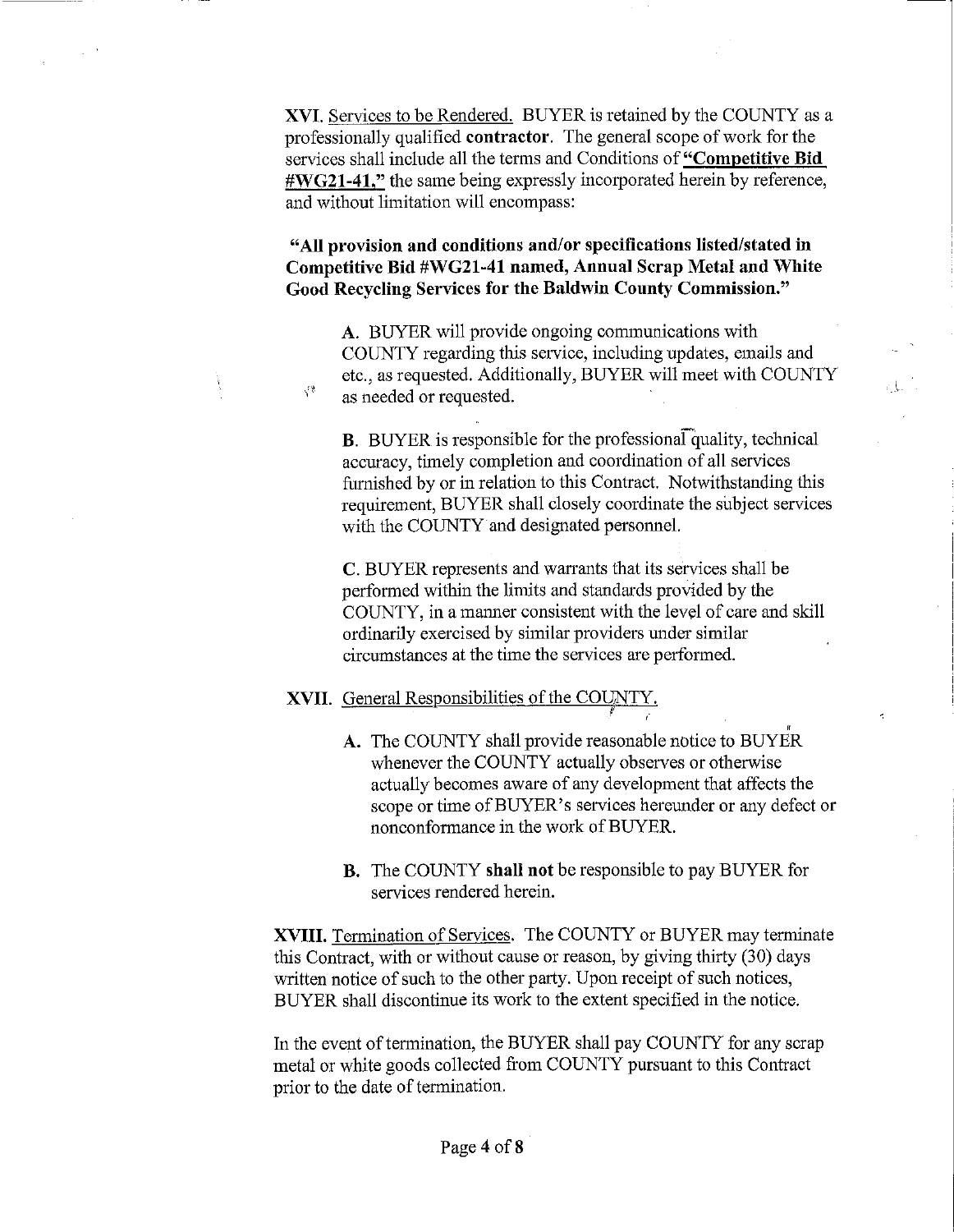**XIX.** Compensation Limited. No compensation is to be paid to the BUYER under this Contract. Any and all additional expenditures or expenses of BUYER, not listed in full within this Contract, shall not be considered as a part of this Contract and shall not be demanded by BUYER or paid by COUNTY.

--------------------~

XX. Payment to County.

- **A.** Compensation to the COUNTY for purchased Scrap Metal and White Goods transported by Buyer shall be paid at **\$191.00** per net ton.
- **B.** Compensation to the COUNTY for purchased Scrap Metal and White Goods loaded and transported by Buyer shall be paid at **\$181.00** per net ton.
- C. Compensation to the COUNTY for purchased Scrap Metal and White Goods self-hauled by the County shall be paid at **\$205.00** per net ton.
- **D.** Compensation to the COUNTY for purchased Heavy Scrap Metal Goods transported by Buyer shall be paid at **\$222.00** per net ton.
- **E.** Compensation to the COUNTY for purchased Heavy Scrap Metal Goods loaded and transported by Buyer shall be paid at **\$212.00** per net ton.
- **F.** Compensation to the COUNTY for purchased Heavy Scrap Metal Goods self-hauled by the County shall be paid at **\$236.00** per net ton.
- G. Compensation to the COUNTY for purchased Sheet Aluminum Metal Goods transported by Buyer shall be paid at **\$635.00** per net ton.
- **H.** Compensation to the COUNTY for purchased Sheet Aluminum Metal Goods self-hauled by the County shall be paid at **\$700.00** per net ton.

**XXI.** Method of Payment. BUYER shall submit settlement reports to the COUNTY of anticipated payment for purchased Scrap Metal and White Goods. BUYER will send the COUNTY a copy of BUYER's weights and grading for the purpose of verifying BUYER's settlement reports.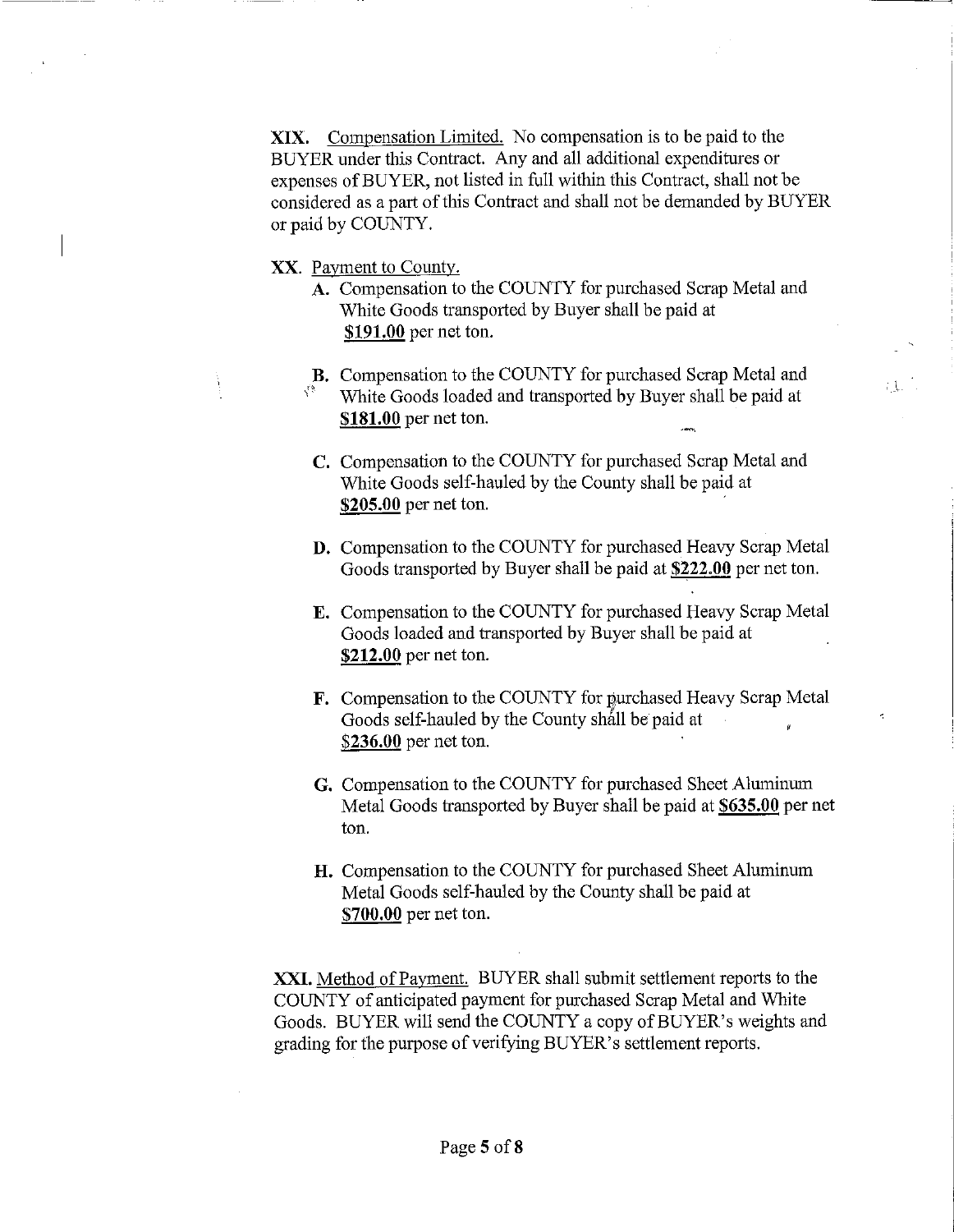# **Payment shall be made to the COUNTY within thirty (30) days of the approval of the settlement report submitted by the BUYER. The COUNTY agrees to review and approve settlement reports for payment in a timely manner.**

**XXII.** Effective and Termination Dates. This Contract shall be effective and commence immediately upon the same date of its full execution, and the same shall terminate upon the expiration of twelve (12) months or upon a written notification thereof received by either party within the required thirty (30) day period. [Nothing herein stated shall prohibit the parties from otherwise terminating this Contract according to the provisions herein.]

**XXIII.** Force Majeure. The Parties hereto shall incur no liability to the other if pefformance becomes impossible or impracticable by reason on an event or effect that the parties could neither have anticipated nor controlled. This allowance shall include both an act of nature and acts of third parties. Any costs that would otherwise be incurred and/or necessitated by the provisions herein shall be alleviated for either party by such event or effect.

 $\mathcal{C}^{\dagger}$ 

**XXIV.** Indemnification. To the fullest extend allowed by law, BUYER shall indemnify, defend and hold COUNTY and its Commissioners, affiliates, employees, agents, and representatives (collectively "County") harmless from and against any and all claims, demands, liabilities, damages, losses, judgments, costs, and expenses including, without limitations, attorneys' fees, and costs, for any and all personal injury (including death) and property damage of any kind or nature whatsoever, incurred by, asserted against, or imposed upon County, as a result of or in any manner related to provision of services hereunder, or any act or omission, by BUYER. BUYER shall provide the COUNTY with proof of general liability coverage including the COUNTY as an additional insured. This·indemnification shall survive the expiration or termination of this agreement.

**XXV.** Number of Originals. This Contract shall be executed with three (3) originals, both of which are equally valid as an original.

**XXVI:** Governing Law: This Contract in all respects, including without limitation its formation, validity, construction, enforceability and available remedies, shall be governed by the laws of the State of Alabama, without regard to Alabama conflict of law principles.

**XXVII:** Insurance: Prior to performing services pursuant to this Contract, BUYER shall carry, with insurers satisfactory to COUNTY, throughout the term of hereof, Auto Liability Insurance, including owned, hired and non-owned vehicles, with limits of not less than \$1,000,000, combined single limit, for both bodily injury liability and property damage liability each occurrence; Commercial General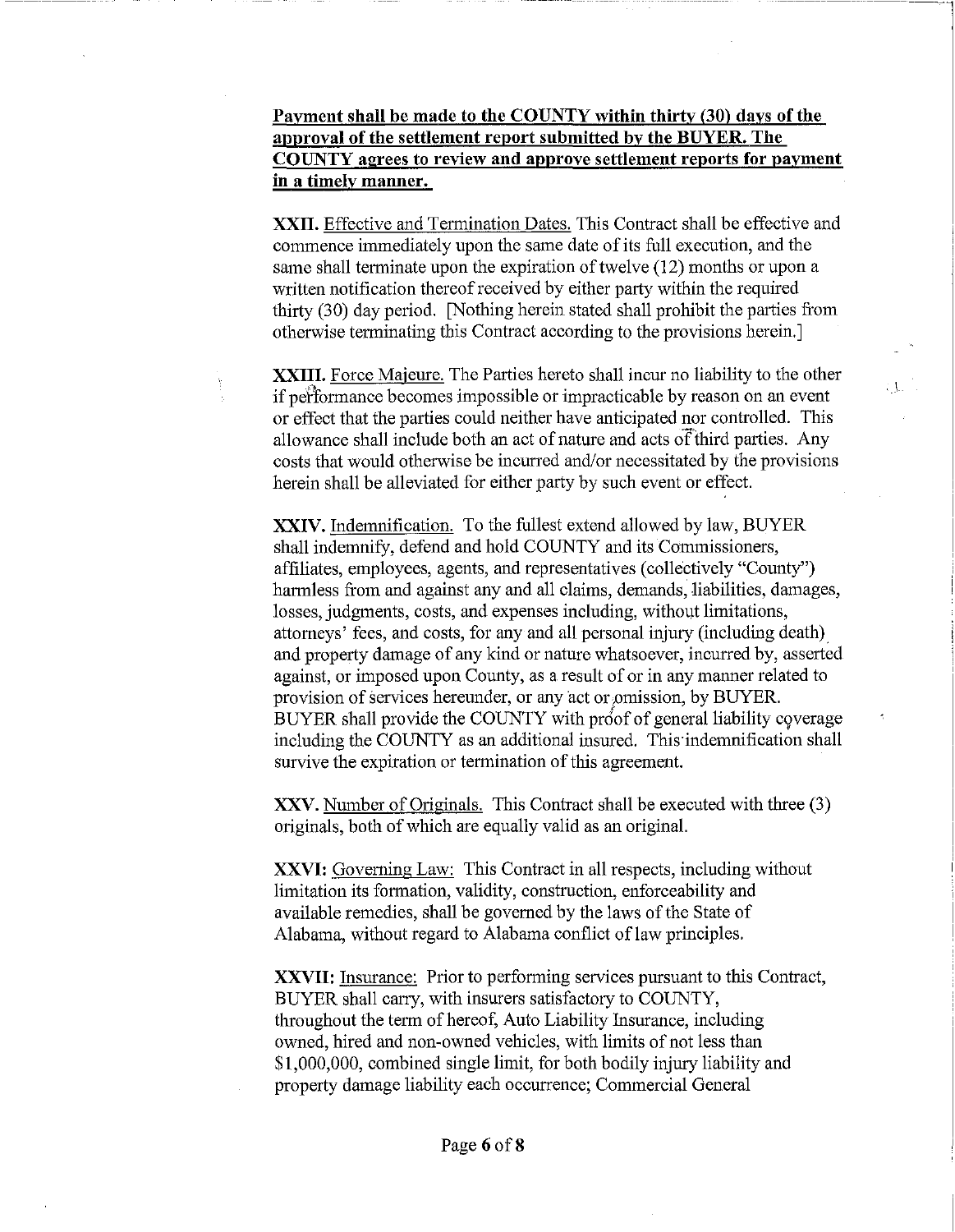Liability Insurance, including all contractual liability hereunder, with limits not less than \$1,000,000, combined single limit, for both bodily injury liability and property damage liability each occurrence; and Worker's Compensation Insurance, meeting the statutory limits of the State of Alabama and Employer's Liability Insurance fully covering all employees and supervisors participating in the work at the subject property site. All liability insurance shall name the County as an additional insured. Prior to commencing operations hereunder, a Certificate of Insurance evidencing such coverage, satisfactory to County, shall be furnished to County, which shall specifically state that such insurance shall provide for at least ten (10) days' notice to County in the event of cancellation, termination or any change in such insurance policies. The workers compensation certificate shall bear an endorsement clearly evidencing a waiver of the right of subrogation against County and County Representatives. Should BUYER fail to furnish current evidence upon demand of any insurance required hereunder, or in the event of cancellation, termination or change in any such insurance, County may, at its option, suspend this Contract until insurance is obtained, terminate this Contract immediately without further action, or hold BUYER in material default and pursue any and all remedies 'available.

IN WITNESS WHEREOF, the parties hereto have executed this contract on the last day of execution by the COUNTY as written below.

 $\frac{|A|2|}{|D|}$ E DAVIS. III

hairman

ATTEST:  $P$ ,  $2$ biks

County Administrator

ашина

/Date

State of Alabama )

County of Baldwin, risten M. Kapson , a Notary Public in and for said County, in said State, hereby certify that, Joe Davis, III, whose name as Chairman of the Baldwin County Commission, and Wayne Dyess, whose name as County Administrator, are known to me, acknowledged before me on this day that, being informed of the contents of the Contract for Services, they, as such officers and with full authority, executed same knowingly and with full authority to do so on behalf of said

omtilession. Weilingter my hand and official seal, this the day of  $\delta$ lembat. 2021.

> **My Commission Expires:** NotargeBalnber 28, 2024 My Commission Expires

**SIGNATURE AND NOTARY PAGE TO FOLLOW**